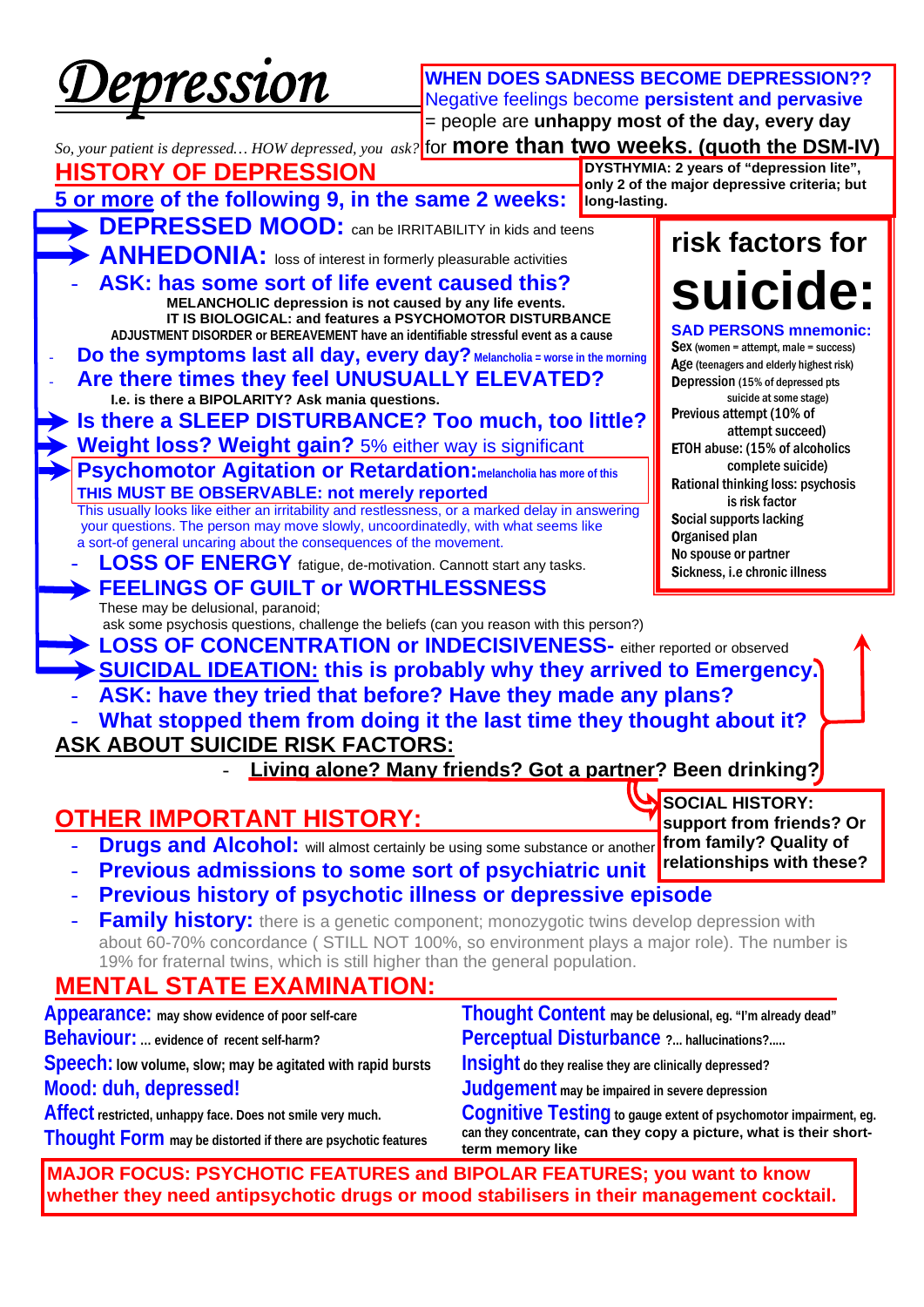# **DIFFERENTIALS: physiological causes of depression**

*Lets face it: If you admit this patient and treat them for depression, it would be very embarrassing to eventually discover after 2 years of ineffective electroconvulsive therapy that their depressive symptoms are the consequence of an underactive thyroid.* 

## **CNS conditions:**

- **Dementia**
- **Parkinson's**
- **Multiple Sclerosis**
- **Huntington's**
- **Stroke**
- **Epilepsy**
- **Neoplasm**
- **Autoimmune:**
- **Lupus (SLE)**
- **Hematological:**

# - **Anaemia**

- **Infectious:**
- **Syphilis**
- **HIV**
- **Influenza**
- **Viral Hepatitis**

# **Endocrine:**

- **Hyperthyroidism**
- **Hypothyroidism**
- **Addison disease**
- **Cushing disease**

**Just about any drugs, and any heavy metal poisoning can be the cause of depression** 

# **DIFFERENTIALS: different flavours of depression**

- Major depressive episode: vanilla depression; happens to many people, can be quite severe, and often results in suicide. Typical features. Mean duration is about 6 months.
- **Recurrent Major depressive episode** : if you ever had a major depressive episode, youre likely to get another one. There is often something approaching normal mood between such episodes. The gap between episodes narrows as you age.
	- Alternatively, you can have major depressive episodes on the background of a simmering dysthymia
- **Dysthymic disorder** (only 2 of the major depressive criteria, for 2 years or more)- rarely presents in hospital except as the result of a co-morbidity (eg. chronic drinking) – NOT mild! Chronic and disabling.
- **Mood disorder due to a medical condition** coping with a diagnosis or with chronic pain, etc...
- **Substance-induced mood disorder** notoriously, chemotherapy of the cytotoxic kind (eg. vinca alkaloids), corticosteroids and retinoic acid derivatives eg. Roaccutane can all cause depression. Plus there is the depression related to alcohol abuse, amphetamine withdrawal, cannabis withdrawal, etc etc….
- Anxiety coexisting with depression: they normally coexist anyway, but the mixed presentation will have more symptoms from both.

## **Weird gourmet flavours of depression**

- **Depression with Psychotic Features:** mood-congruent delusions and hallucinations; often of persecution, with accompanying guilt and the sense of deserving punishment (see Dostoyevski, *Notes from the Underground*)
- **Adjustment disorder** –this can come in an anxiety flavour or in a psychotic flavour
- **Schizoaffective disorder** is really just schizophrenia with a mood disturbance component
- **Bereavement**–is culturally inappropriate and excessive depression following a loss.

# **INVESTIGATIONS**

# - **FBC, EUC, TFT, LFT, serologies, CT or MRI of head, EEG.**

**Trying to rule out the physiological differentials as well as determining the extent of comorbidities:** eg. if youre depressed, its less of a problem than the death of your liver from your depressive drinking.

# **MANAGEMENT**

 **Immediate: focus is on RISK** 

**To admit or not to admit?** 

- **SCHEDULE THEM if at risk to self or others; OR if seriously disturbed PSYCHOSIS? Depression with delusions and hallucinations?** 

*Nobody wants a raving loon in their ED. These people belong in specialist units.*  - **This requires acute management with an antipsychotic drug:** 

- **HALOPERIDOL and MIDAZOLAM keep them calm until they can be assessed by the mental health team.** 

**Push for a voluntary admission with non-psychotic patients.** 

## **Short Term: assessment and management of related problems Address the consequences of mental disturbance: suture wrist cuts, administer overdose counter-agents….**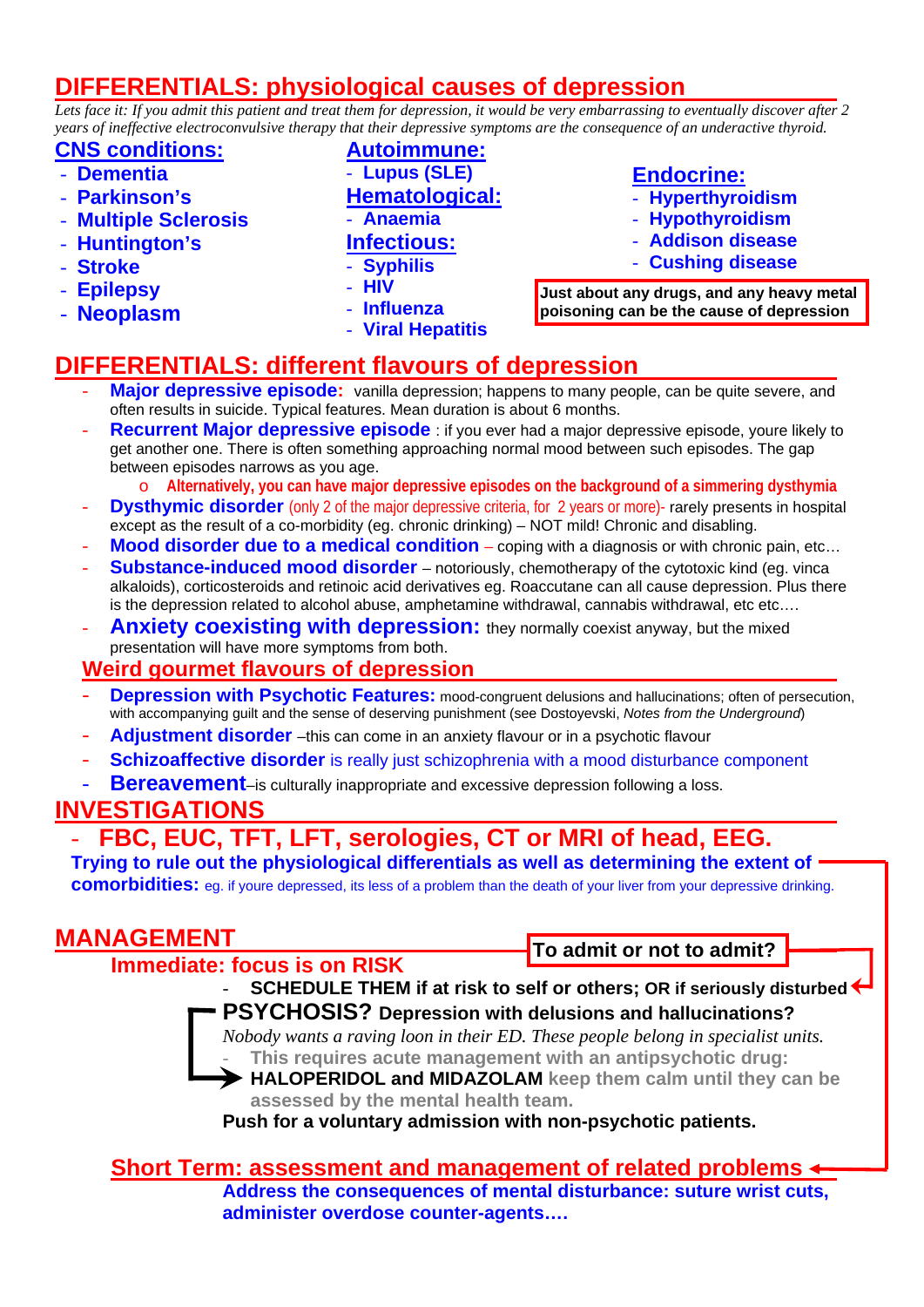# **PRACTICAL CLASSIFICATION OF DEPRESSION FOR MANAGEMENT**

**One must assign a name and rank to their enemy. This will guide one's long term treatment decisions. DIMENSIONAL METHOD: by severity; mild, moderate, severe.** 

- **On the basis of how many symptoms they have (eg. Sleep disturbance, appetite etc)**
- **Also, how great the disruption of function is.**

**CATEGORICAL METHOD: Melancholic, Non-melancholic, and Psychotic depression.** 

- **MELANCHOLIC depression seems more "physiological" because** 
	- **Genetic contribution to pathology is greater**
	- **Stronger evidence of abnormality in neurophysiology**
	- **Minimal placebo response to drugs**
	- **Relatively specific response to dugs and ECT Characterised by the PRESENCE OF CERTAIN FEATURES:**
		- **Non-reactive mood**
		- **Anhedonia**  - **Early morning waking**
- **No reason why the two classification systems shouldn't overlap.** Thus, one may suffer from a severe psychotic depression, a moderate psychotic depression,
- **Mood worse in the morning**
- **Significant weight loss**
- **Psychomotor disturbance:** which is either
	- **RETARDATION** i.e slower everything (speech, movement etc...)
	- AGITATION i.e inability to keep still, pacing, faster speech, picking at skin etc etc- and these anxiety features DO NOT settle during an interview!

- **PSYCHOTIC Depression: also has specific features; eg DELUSIONS + HALLUCINATIONS (Duh)**

- **Guilt and persecution delusions are the most common feature**
- **Lack diurnal variation (no worse in the morning than in the evening)**
- **May not be aware of depressed mood- more like a "flatness".**
- **May present with somatic symptoms instead of mood disturbance**
- **Very poor concentration and memory**
- **Non-Melancholic Depression: pretty much everything else left over; the MOST COMMON form**
	- **No positive defining features; they belong in this group if there is no features of melancholia or psychosis.**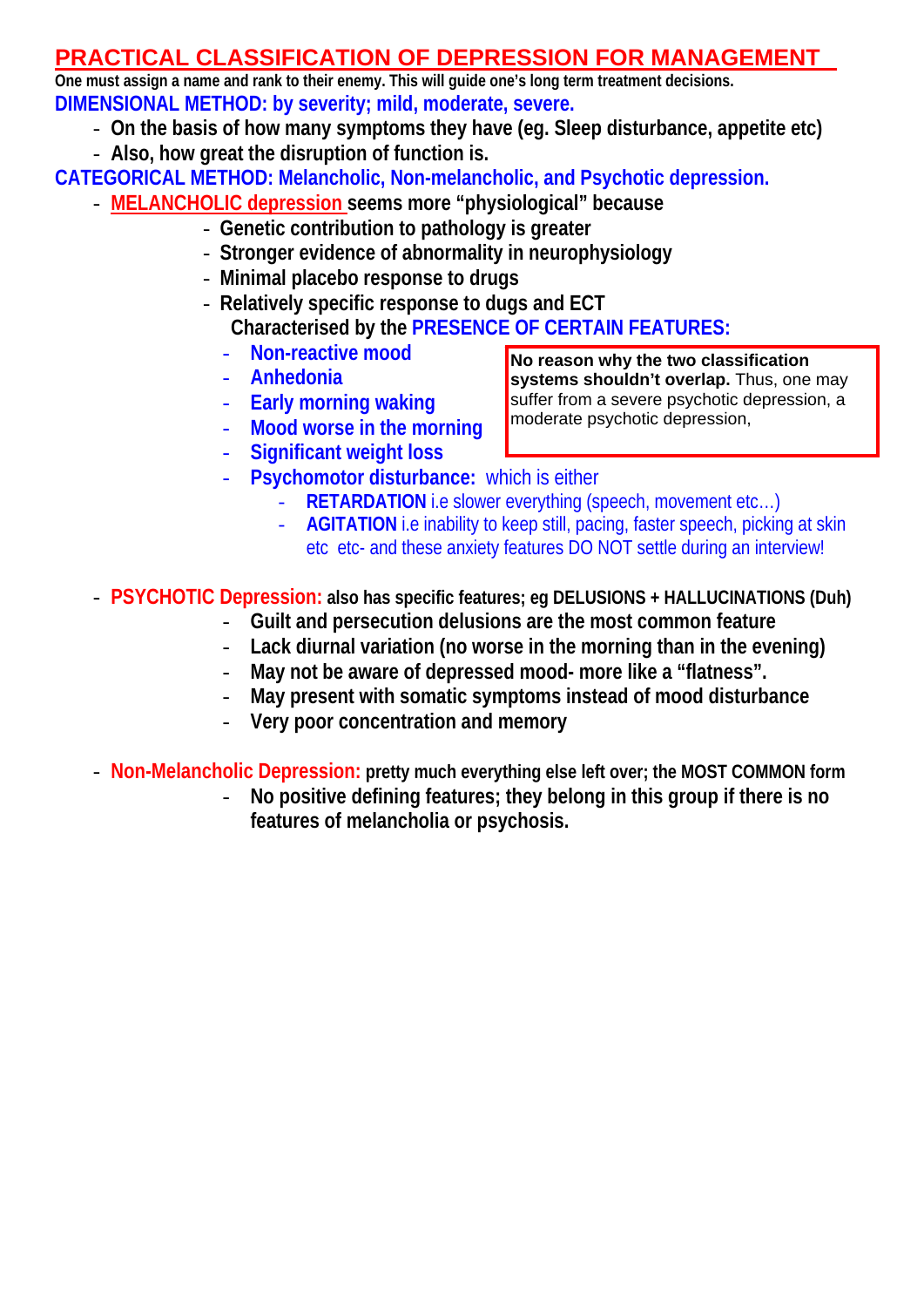# DE TO MANAGEMENT OF DEPRESSION

**The idea is to start psychotherapy no matter the type or severity, and then to titrate drugs according to the symptoms. Some people don't need drugs. Some people will not benefit from psychotherapy. Most will get something out of both.**

- **General rules for Non-Melancholic Depression:**<br>- When there is a definable trigger, use psychotherapy to **TEACH COPING SKILLS** to deal with future situations of that nature.
	- If FAMILY problems are involved, use FAMILY GROUP THERAPY
	- If the depression is no exactly "mild", or psychotherapy is inappropriate, use **ANTIDEPRESSANTS.**
	- **start SSRI** and if that does not help, keep going down the **Melancholia drug guidelines**
		- 2/3rds of people will get something out of antidepressants.
		- Placebo and spontaneous remission rates are 30% to 50%
		- These drugs could take up to 4 weeks to work...
		- ... That said, if after 2weeks there is absolutely NO RESPONSE, time to try another one.

- **FOR HOW LONG DO WE DRUG THEM? As long as needed.** Say, once the triggering factor (such as a destructive relationship) is gone, the drugs don't need to stay. If the drugs were ameliorating unhelpful yet permanent character traits eg. anxiety, they should keep taking the drugs.

**General rules for Melancholic Depression:**<br>Choice of antidepressant: the more severe the depression, the more side-effects you should accept

- **trial SSRI;** it probably wont work, but if it does, they will thank you (less side-effects)

| <b>IS THE DOSE</b>                                                            | trial SSRI; it probably wont work, but if it does, they will thank you (less side-effects)                                                                 |  |  |  |
|-------------------------------------------------------------------------------|------------------------------------------------------------------------------------------------------------------------------------------------------------|--|--|--|
|                                                                               | Venlafaxine (Efexor) is the preferred second line option.<br><b>TRICYCLICS pose a</b>                                                                      |  |  |  |
| <b>HIGH ENOUGH?</b>                                                           | Tricyclics if efexor does not work <<br>$\omega$                                                                                                           |  |  |  |
| You can safely raise                                                          | <b>SERIOUS</b><br><b>MAOIs</b> if tricyclics not working or contraindicated<br>$\omega$                                                                    |  |  |  |
| the dose a little                                                             | Add mood stabiliser if antidepressants aren't working<br>$\blacksquare$<br><b>OVERDOSE RISK</b>                                                            |  |  |  |
| every month until                                                             | <b>ECT</b> if drugs have failed<br>$\overline{a}$<br>Think twice about them                                                                                |  |  |  |
| the desired effect is                                                         | <b>ECT with Drugs if ECT alone has failed</b><br>$\frac{1}{2}$                                                                                             |  |  |  |
| achieved                                                                      | Last resort: weirdness like Thyroxine therapy (! One study said they were "surprised<br>$\overline{a}$                                                     |  |  |  |
|                                                                               | with how few side-effects" there were on "super-physiological thyroxine dose")                                                                             |  |  |  |
|                                                                               | FOR HOW LONG DO WE DRUG THEM?                                                                                                                              |  |  |  |
|                                                                               | - DRUGS for 6 to 12 months following the first episode is a good general rule;                                                                             |  |  |  |
|                                                                               | - For 2 years if there are 2 episodes in 2 years                                                                                                           |  |  |  |
|                                                                               | - For 5 years if 3 episodes in 3 years                                                                                                                     |  |  |  |
|                                                                               | - The more "melancholic" or "psychotic" the episode, the longer the maintenance.                                                                           |  |  |  |
|                                                                               | <u>General rules for Psychotic Depression:</u> →<br>Amoxapine: TCA with good effects in depression                                                         |  |  |  |
|                                                                               | Antidepressants alone = effective in 25%; with psychotic features. Is metabolised into                                                                     |  |  |  |
|                                                                               | loxapine, an antipsychotic agent<br>Antipsychotic alone = effective in 33%;                                                                                |  |  |  |
| Antidepressant + antipsychotic = effective in 80%                             |                                                                                                                                                            |  |  |  |
|                                                                               | $ECT = effective in 80%$                                                                                                                                   |  |  |  |
|                                                                               | Psychotherapy still helps, use it                                                                                                                          |  |  |  |
|                                                                               |                                                                                                                                                            |  |  |  |
| <b>General rules for SPECIFIC SYMPTOMS:</b>                                   |                                                                                                                                                            |  |  |  |
|                                                                               | <b>INSOMNIA: the following antidepressants are sedating</b>                                                                                                |  |  |  |
|                                                                               | <b>Fluvoxamine</b>                                                                                                                                         |  |  |  |
|                                                                               | <b>Fluoxetine and Protryptiline</b><br><b>Nefazadone</b>                                                                                                   |  |  |  |
|                                                                               | may actually CAUSE insomnia<br><b>Mirtazapine</b>                                                                                                          |  |  |  |
|                                                                               | <b>Amitryptiline</b>                                                                                                                                       |  |  |  |
|                                                                               |                                                                                                                                                            |  |  |  |
|                                                                               | <b>Trimipramine</b><br>$\overline{\phantom{a}}$                                                                                                            |  |  |  |
|                                                                               | <b>Doxepin</b>                                                                                                                                             |  |  |  |
|                                                                               | <b>APPETITE LOSS: Mirtazapine gives you the munchies</b>                                                                                                   |  |  |  |
|                                                                               |                                                                                                                                                            |  |  |  |
| <b>General rules for ECT:</b>                                                 |                                                                                                                                                            |  |  |  |
| BAD side effects: anterograde or retrograde amnesia, headache, confusion, etc |                                                                                                                                                            |  |  |  |
| ONLY AFTER FIRST AND SECOND LINE DRUGS HAVE FAILED                            |                                                                                                                                                            |  |  |  |
|                                                                               | One course is 12 or so treatments, so 6 to 4 weeks with 2 or 3 times a week<br>$MDDONEMENT$ IS $DDAMATIC$ AND SUDDEN: thus $ECT$ is areat for patients who |  |  |  |

DRAMATIC AND SUDDEN: thus. ECT is great for patients who **are acutely suicidal, severely psychotic, malnourished, or otherwise in extremis** 

## **General rules for PREFRONTAL LOBOTOMY:**

In the field, one may have to crudely sever the white matter tracts that connect the frontal lobe to the rest of the brain. (its very 1936) When time is permitting, one may target the hippocampus and its connections to the mamillary body, anterior thalamus and cingulate cortex. Specific procedures include limbic leucotomy, subcaudate tractotomy (this one best for depression), anterior cingulotomy and anterior capsulotomy.

Outcome is good! …60-80% response rates. However double-blind trial have never been performed. This treatment is reserved for cases when no other therapy is effective, and everything else has been tried.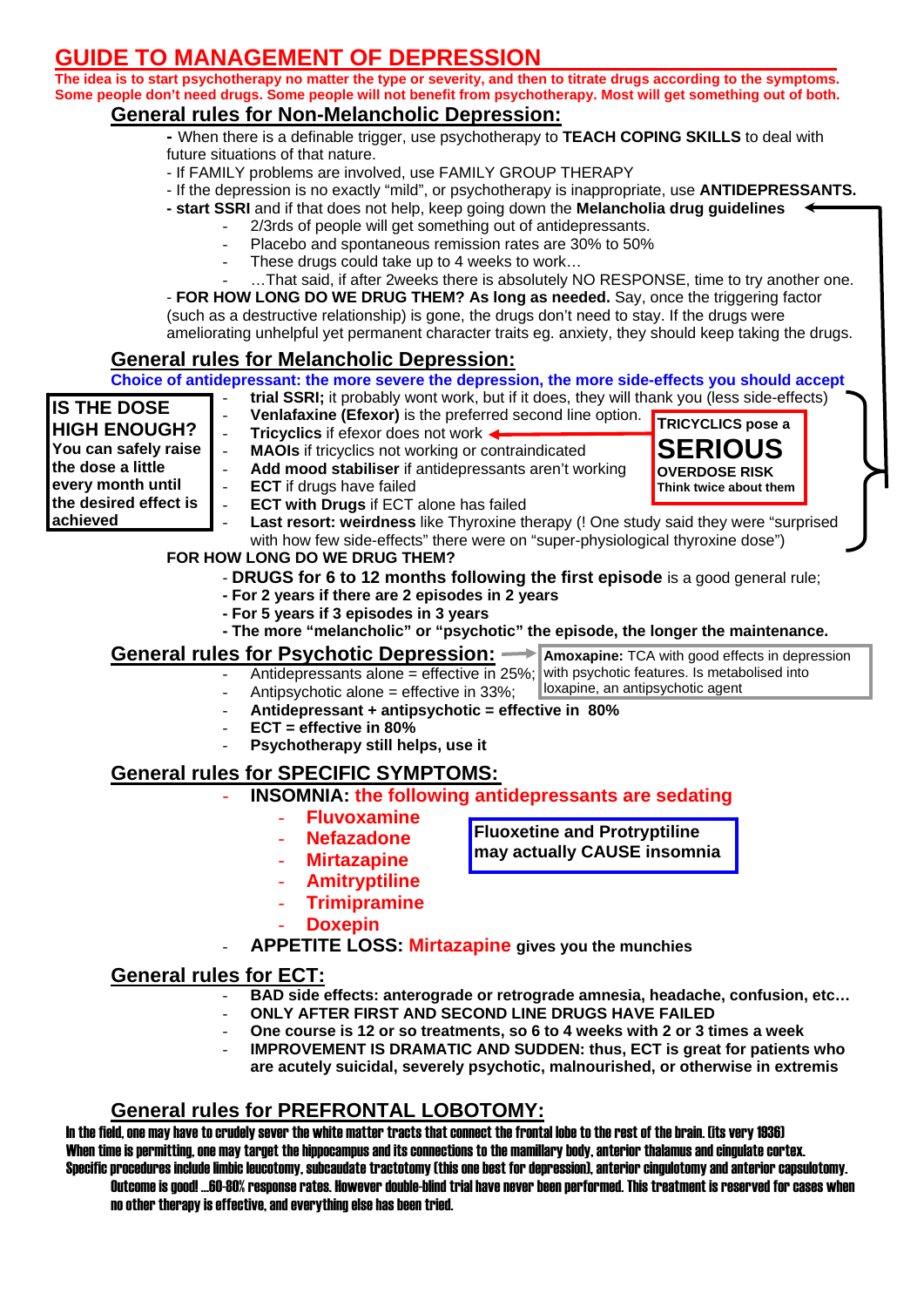# **PSYCHOLOGICAL THERAPY in detail:**

## **Cognitive behaviour therapy:**

Patients are taught to **systematically identify, evaluate and challenge the thoughts and beliefs that are believed to maintain their depression.** 

- i. identify unhelpful thoughts; eg "I suck because I have no girlfriend/boyfriend"
- ii. how valid is that thought? Are there dysfunctional assumptions? Eg. "I'm ugly"
- iii. Test the dysfunctional assumptions, prove that they are false; eg. get professional photograph taken
- iv. Replace unrealistic unhelpful thinking with realistic thinking eg "I'm not THAT fat, and I'm getting better"
- v. Set schedules, eg. for pleasant activities (counters loss of motivation) eg. "today: min. 3hrs of Buffy"
- vi. Set goals and solve problems to help set up a structure for coping with life problems.

#### **Interpersonal therapy:**

Works on the principle that most depression is related to interpersonal relationships. Emphasis on improving social skills, improving social life, and developing relationships.

### **Problem solving therapy:**

Emphasis on improving family and social relationships. Problems not caused by the patient; problems are a response to environmental pressures. Change the response to a better response and the problems will go away. Hence goal-setting and problem-solving.

The idea being that if youre in control of your life, you wont feel depressed anymore.

## **Brief supportive counselling:**

short term, 1-5 sessions; using any number of approaches, but aiming to reduce reliance on counsellors. Good for first-time crisis events

## **Psychotherapy relies upon four major theoretical models of depression:**

#### **Seligman's** learned helplessness theory;

CBT aims to help people with depressive disorders understand the link between their thoughts, behaviour and emotions = at least as effective as first-line pharmacological treatments for major depression (eg. Elkins, Gibbons, Shea & Shaw, 1996; Scot, 1996).

= of equivalent efficacy in the treatment of severely depressed outpatients (DeRubeis et al., 1999).

= **more strongly indicated in cases of mild to moderately severe depression or as an adjunct to medication**.

Also indicated if there was prior positive response to CBT  **if the patient has a preference for psychotherapy, if medication is contraindicated, if a competent trained clinician with expertise in CBT is available.**

when dogs and rats receive uncontrollable shocks they eventually become very helpless and give up trying to avoid the shocks.

 Seligman found that humans react in much the same way, but only after making the attribution (or causal explanation) **that they have no control over the negative events** in their lives. people's attributions for past events shape their expectations about future events.

#### **When bad things happen to people with optimistic styles** they attribute the negative outcome to causes that are

- specific (confined to a particular event),
- unstable (not likely to occur regularly)
- external (not their fault alone)

#### **when bad things happen to those with a depressive style**,

the negative outcome is attributed to causes that are

- stable (occur regularly),
- global (occur across many situations)
- internal (are their fault alone).

#### **Abrahamson's** attributional model,

highlighted the role of a sense of hopelessness critical in the development of depressive disorder.

**When a person with a depressive or pessimistic style experiences a negative event they will see these events as being uncontrollable, feel** 

**helpless, and become hopeless about regaining control**. This hopelessness leads to depressive disorder.

### **Lewinsohn's** learning-based model,

posits that **negative life events bring about a change in the degree to which a person's interaction with their environment is rewarding**.

Less rewards  $\rightarrow$  decrease in reward-driven activities  $\rightarrow$  even less opportunity for rewards  $\rightarrow$ even less activity Therapeutic strategies based on this learning based model require that **individuals with depression actively increase rewarding behaviours in their lives.**

## **!! Beck's** cognitive model. !!

Beck's cognitive model of depression has been the most influential, widely researched and clinically applied model of major depression.

#### **CORE OF THE MODEL: "COGNITIVE TRIAD"**

- **1. Seeing themselves as worthless**
- **2. Seeing the world as hostile**
- 3. **Seeing the future as bleak**

#### **PLUS: characteristic "THINKING ERRORS":**

- black-and-white thinking
- overgeneralisation
- catastrophising

#### **ALL THIS ARISES FROM EARLY LEARNING EXPERIENCES…?**

 - Which seem to program enduring core belief systems about the person's view of themselves or their environment. Something of the Attachment theory in this.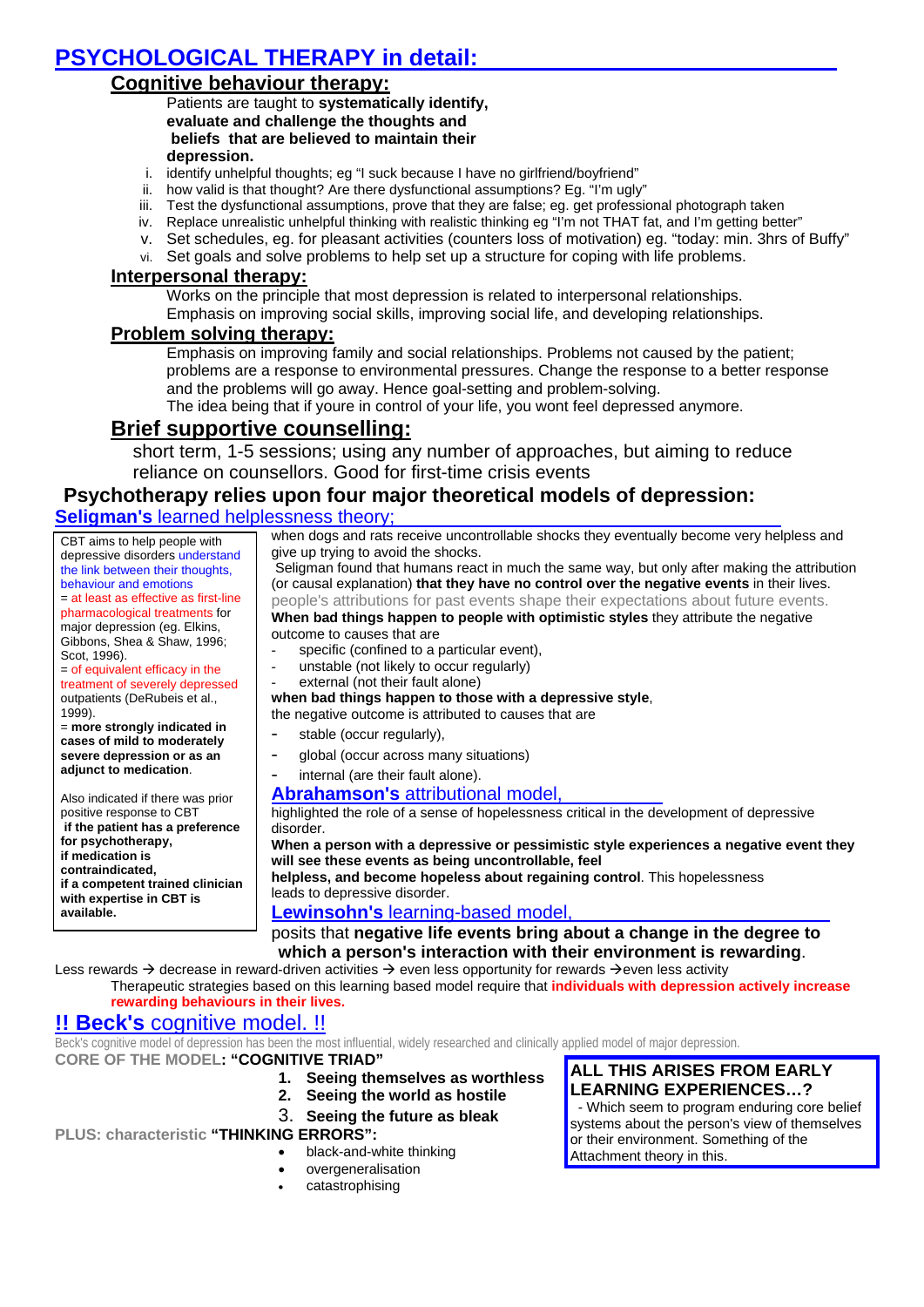# **ANTIDEPRESSANTS in detail:**

# **Selective Serotonin Re-uptake Inhibitors:**

= block the action of a pre-synaptic serotonin re-uptake pump. Thus, there is more serotonin in the synaptic space.

= these are highly protein-bound drugs, with average half-lives of around 24 hrs for the parent compound.

= **SSRIs competitively inhibit CYP450 enzymes; so AVOID DRINKING ALCOHOL while taking them.** 

**Fluoxetine (Prozak), particularly:** long half life (2 to 4 days); plus the metabolite is also active and has a whopping half life of 7 to 10 days. So wash-out should be longer (i.e greater gap between the cessation of fluoxetine and the commencement of the next drug)

# **SIDE EFFECTS:**

 **Sexual dysfunction is the most common**.usually a loss of libido or inability to orgasm. WE CAN IMPROVE THIS with, erm, more drugs!

Viagra, Mirtazapine, Nefazodone, Bupropion 1 hr before sex.

**Insomnia** especially with fluoxetine

**Nausea** usually for no longer than a few days; **Diarrhoea** also short lasting **Dry mouth, dizziness, anxiety, tremor, fatigue, etc…** 

 nausea, confusion, hyperthermia, autonomic instability, tremor, myoclonus, rigidity, seizures, coma and death. **Serotonin syndrome:** consequence of misquided SSRI overdose, or interaction between several antidepressants

**Rapid Cycling:** is what happens to some bipolar patients on SSRIs. As the name suggests, this is a state of wildly fluctuating mood, switching to and fro as often as several times within a single day.

Discontinuation Syndrome: what happens when you stop taking the SSRIs suddenly. Dizziness, lethargy, nausea, irritability, and headaches. Worst with short half-lfe drugs eg. Fluvoxamine, paroxetine.

## **UNNECESSARY DETAIL: which receptors are responsible for what**

| <b>RECEPTOR ACTIVITY</b>                             | <b>CONSEQUENCES</b>                                                                                                                                                                                                                                                                                              |
|------------------------------------------------------|------------------------------------------------------------------------------------------------------------------------------------------------------------------------------------------------------------------------------------------------------------------------------------------------------------------|
| Blockade of histamine<br>(H-1and H-2) receptors      | Sedation, drowsiness; potentiation of central depressant drugs; weight gain                                                                                                                                                                                                                                      |
| Blockade of muscarinic<br>acetylcholine receptors    | Dry mouth, blurred vision, sinus tachycardia, constipation, urinary retention, memory impairment                                                                                                                                                                                                                 |
| Blockade of noradrenaline uptake<br>at nerve endings | Antidepressant efficacy (?); tremors, jitteriness; tachycardia; diaphoresis; blockade of the<br>antihypertensive effects of guanethidine; augmentation of pressor effects of sympathomimetic amines;<br>erectile and ejaculatory dysfunction                                                                     |
| Blockade of serotonin uptake at<br>nerve endings     | Antidepressant efficacy (?); sexual dysfunction; nausea, vomiting, diarrhea; anorexia; increase or<br>decrease in anxiety (dose-dependent); asthenia (tiredness); insomnia; extrapyramidal side effects;<br>interactions with L-tryptophan, monoamine oxidase inhibitors, fenfluramine, and occasionally lithium |
| Blockade of serotonin-2 (5-HT2)<br>receptors         | Antidepressant efficacy (?), ejaculatory dysfunction, hypotension, alleviation of migraine headaches,<br>decrease in anxiety (?), decrease motor restlessness (?)                                                                                                                                                |
| Blockade of alpha 1 receptors                        | Postural hypotension, dizziness which predisposes to falls, potentiation of antihypertensive drugs                                                                                                                                                                                                               |
| Blockade of alpha 2- receptors                       | Priapism; blockade of the antihypertensive effects of clonidine, a-methyldopa, quanabenz, quanfacine                                                                                                                                                                                                             |
| Blockade of fast Na+ channels                        | reduce some arrhythmias at low concentrations, cause arrhythmias, seizures at high concentrations                                                                                                                                                                                                                |

# **Receptor selectivity profile for the TCAs and SSRIs:**

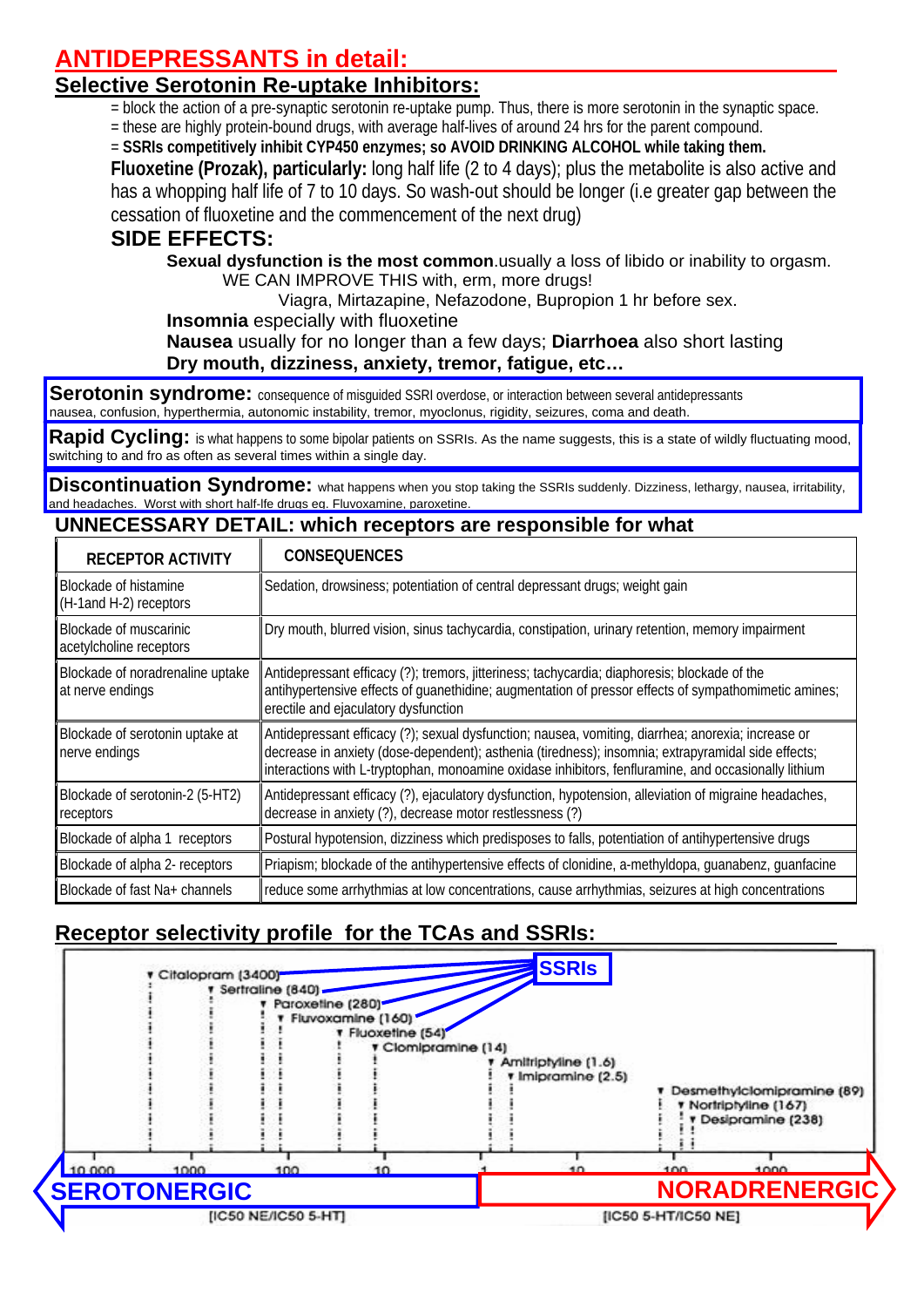## **Cyclic Antidepressants: Old-school sedating drugs with overdose potential**

Dirty ugly drugs. Work on every receptor: mainly by blockade of reuptake mechanisms of serotonin, noradrenaline and dopamine. ALSO interact with alpha-adrenergic receptors, muscarinic acetylcholinergic receptors, and histamine receptors, hence the side-effects profile. These unwanted receptor interactions are also responsible for the overdose potential.

## **Side Effects:**

- **SEDATION**
- **WEIGHT GAIN**
- **Dry mouth**
- **blurred vision**
- **sinus tachycardia**
- **constipation**
- **urinary retention**
- **memory impairment**
- **seizures**
- **mania in bipolar patients**
- **arrhythmias**
- **tremor and ataxia**
- **Delirium in the elderly (Ach!)**
- - **Sexual Dysfunction**

# **Discontinuation Syndrome:**

transient dizziness, nausea, headache, diaphoresis, insomnia, and malaise. These effects are mostly related to cholinergic and serotonergic rebound.

# **Secondary Amine Tricyclic Antidepressants:**

**DESIPRAMINE-** least sedating, least anticholinergic; **first-line in the elderly NORTRYPTILINE-** least likely to cause orthostatic hypotension; thus **also good for the elderly PROTRYPTILINE-** THE least sedating TCA; **may actually cause insomnia.**

# **Tertiary Amine Tricyclic Antidepressants:**

 **AMYTRYPTILINE-** very sedating, excellent for **CHRONIC PAIN** and **MIGRAINE CLOMIPRAMINE-** good for **OBESESSIONS** of all kinds. Most likely to cause seizures. Very sedating and anticholinergic  **DOXEPIN** –Extremely sedating and antihistaminic! Excellent for relentless itching, i.e **ANTIPRURITIC IMIPRAMINE** – Wonderful for **PANIC DISORDER** and **ENURESIS** in children **TRIMIPRAMINE –** the dud of TCAs. No advantages over any other TCA. Basically a waste.

## **Tetracyclic Antidepressants:**

**AMOXAPINE-** heavily dopaminergic (its metabolite is the antipsychotic loxapine); may cause extrapyramidal side-effects, lactation and menstrual weirdness. Greatest risk of seizure, cardiac toxicity and general fatality with this drug. Great for **PSYCHOTIC DEPRESSION MAPROTILINE-** Dangerous drug for the frontier psychiatrist. Lots of seizures and arrhythmias. Long half life. **MIRTAZAPINE** –No adverse effects on sexual function! Sedating, but only in the first week. Lovely appetite-enhancing effect for **DEPRESSION with ANOREXIA.** Tiny chance of agranulocytosis)

# **Unicyclic Aminoketones:**

**BUPROPION-** dopamine and noradrenaline reuptake inhibitor, short half-life. Fewer side-effects than TCAs and fewer sexual side-effects than SSRIs. Most common side effects are insomnia and hyperactivity (like amphetamines). + nausea, dry mouth, tremor.  **Indicated for major depression, dysthymia, ADHD and bipolar disorder.** 

# **Assorted Atypical Antidepressants:**

**NEFAZODONE:-** serotonin reuptake inhibitor, AND post-synaptic receptor blocker (only 5HT-2a).  **Used for Postmenstrual Dysphoric Disorder, Post-Traumatic Stress Disorder…**  Very short and unpredictable half life (2-18 hours). Normal pattern of serotonergic side-effects. **TRAZODONE:** -similar to Nefazodone; somehwta less postsynaptic effect. good for **INSOMNIA and ANXIETY. VENLAFAXINE:** –a phenylethylamine; inhibits reuptake of serotonin and noradrenaline. Causes insomnia, hypertension, anxiety, constipation, loss of appetite, sexual dysfunction etc… **BUT IT WORKS WELL FOR DEPRESSION** REBOXETINE: Noradrenaline reuptake inhibitor. Tachycardia, dizziness, sweating, headache, urinary retention, and all for what?.... its just another antidepressant. Consider it if **PSYCHOMOTOR SLOWING** is the primary problem.